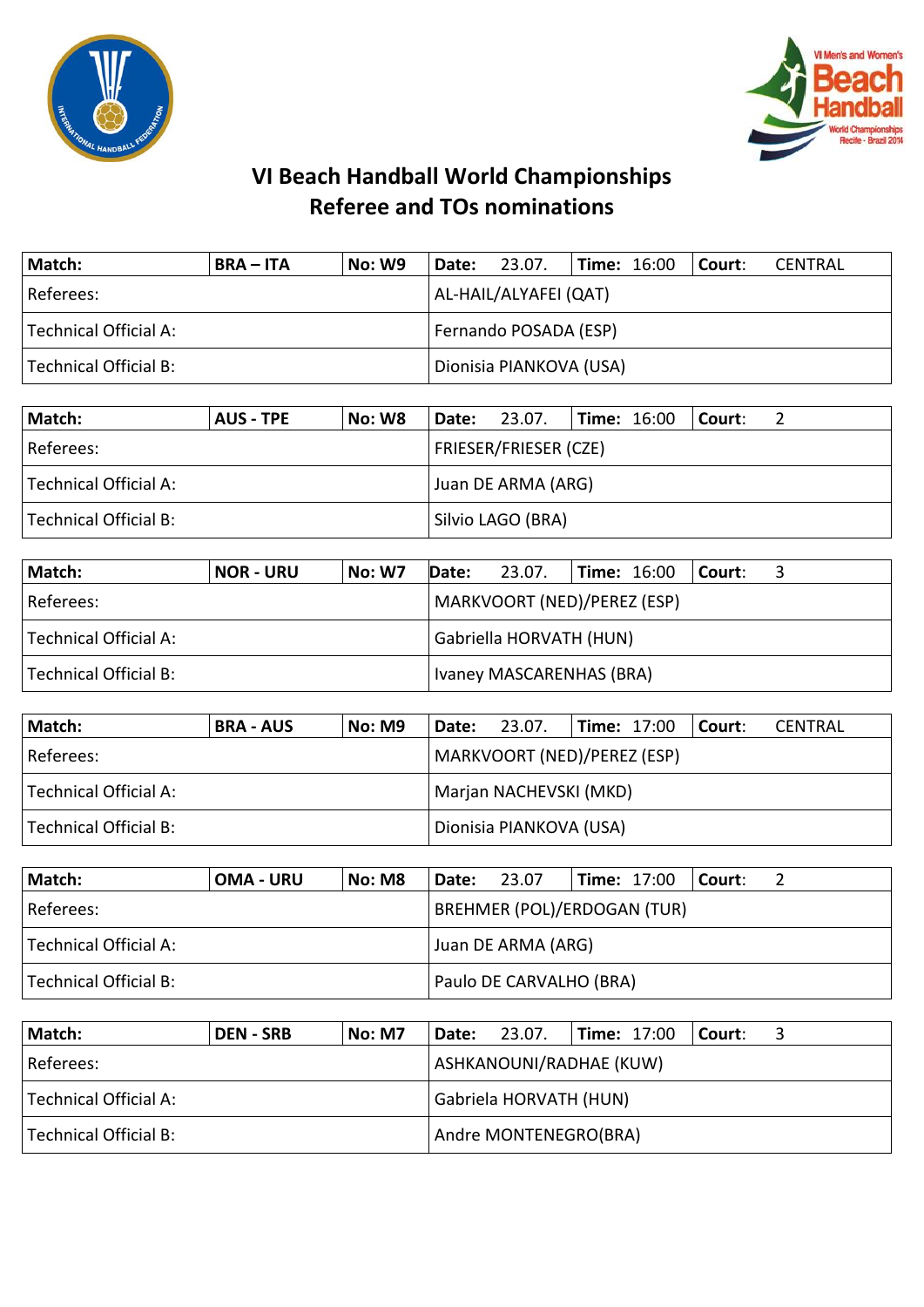



| Match:                | <b>DEN - UKR</b> | N: W22             | $ $ Date: 23.07.  |  | $ Time: 17:50$ $ Counter:$ |                       |  | CENTRAL |  |  |  |  |  |
|-----------------------|------------------|--------------------|-------------------|--|----------------------------|-----------------------|--|---------|--|--|--|--|--|
| Referees:             |                  |                    |                   |  |                            | MARTINEZ/MONICO (URU) |  |         |  |  |  |  |  |
| Technical Official A: |                  | Emir BESLIJA (MNE) |                   |  |                            |                       |  |         |  |  |  |  |  |
| Technical Official B: |                  |                    | Silvio LAGO (BRA) |  |                            |                       |  |         |  |  |  |  |  |

| Match:                | THA - ARG | N: W23            | Date:                       | 23.07 |  | <b>Time: 17:50</b> | l Court: I |  |  |
|-----------------------|-----------|-------------------|-----------------------------|-------|--|--------------------|------------|--|--|
| Referees:             |           |                   | <b>BOTICAN/RUPCIC (CRO)</b> |       |  |                    |            |  |  |
| Technical Official A: |           | Mark DAWSON (AUS) |                             |       |  |                    |            |  |  |
| Technical Official B: |           |                   | Paulo DE CARVALHO (BRA)     |       |  |                    |            |  |  |

| Match:                | <b>HUN - ESP</b> | N: W24                   | <b>Date:</b> 23.07.      |  | $\textsf{Time: } 17:50$   Court: |  |  |  |
|-----------------------|------------------|--------------------------|--------------------------|--|----------------------------------|--|--|--|
| Referees:             |                  |                          | AL-HAIL/ALYAFEI (QAT)    |  |                                  |  |  |  |
| Technical Official A: |                  | Luis Filipe CALDAS (BRA) |                          |  |                                  |  |  |  |
| Technical Official B: |                  |                          | Ivaney MASCERAHNAS (BRA) |  |                                  |  |  |  |

| Match:                | <b>QAT-ARG</b> | <b>N: M23</b> | Date:                              | 23.07. | <b>Time: 18:40</b> |  | l Court: | CENTRAL |  |
|-----------------------|----------------|---------------|------------------------------------|--------|--------------------|--|----------|---------|--|
| l Referees:           |                |               | <b>BREHMER (POL)/ERDOGAN (TUR)</b> |        |                    |  |          |         |  |
| Technical Official A: |                |               | Gabriella HORVATH (HUN)            |        |                    |  |          |         |  |
| Technical Official B: |                |               | Silvio LAGO (BRA)                  |        |                    |  |          |         |  |

| Match:                | <b>RUS - EGY</b>         | N: M22 | Date: | 23.07                        |  | <b>Time: 18:40</b> | l Court: |  |
|-----------------------|--------------------------|--------|-------|------------------------------|--|--------------------|----------|--|
| Referees:             |                          |        |       | <b>FRIESER/FRIESER (CZE)</b> |  |                    |          |  |
| Technical Official A: | Luis Filipe CALDAS (BRA) |        |       |                              |  |                    |          |  |
| Technical Official B: |                          |        |       | Mark DAWSON (AUS)            |  |                    |          |  |

| Match:                                          | <b>CRO - ESP</b> | N: M24 |                        | Date: 23.07.              | <b>Time: 18:40</b> |  | Court: |  |
|-------------------------------------------------|------------------|--------|------------------------|---------------------------|--------------------|--|--------|--|
| Referees:                                       |                  |        |                        | DOS SANTOS/OLIVEIRA (BRA) |                    |  |        |  |
| Technical Official A:<br>Marjan NACHEVSKI (MKD) |                  |        |                        |                           |                    |  |        |  |
| Technical Official B:                           |                  |        | Andre MONTENEGRO (BRA) |                           |                    |  |        |  |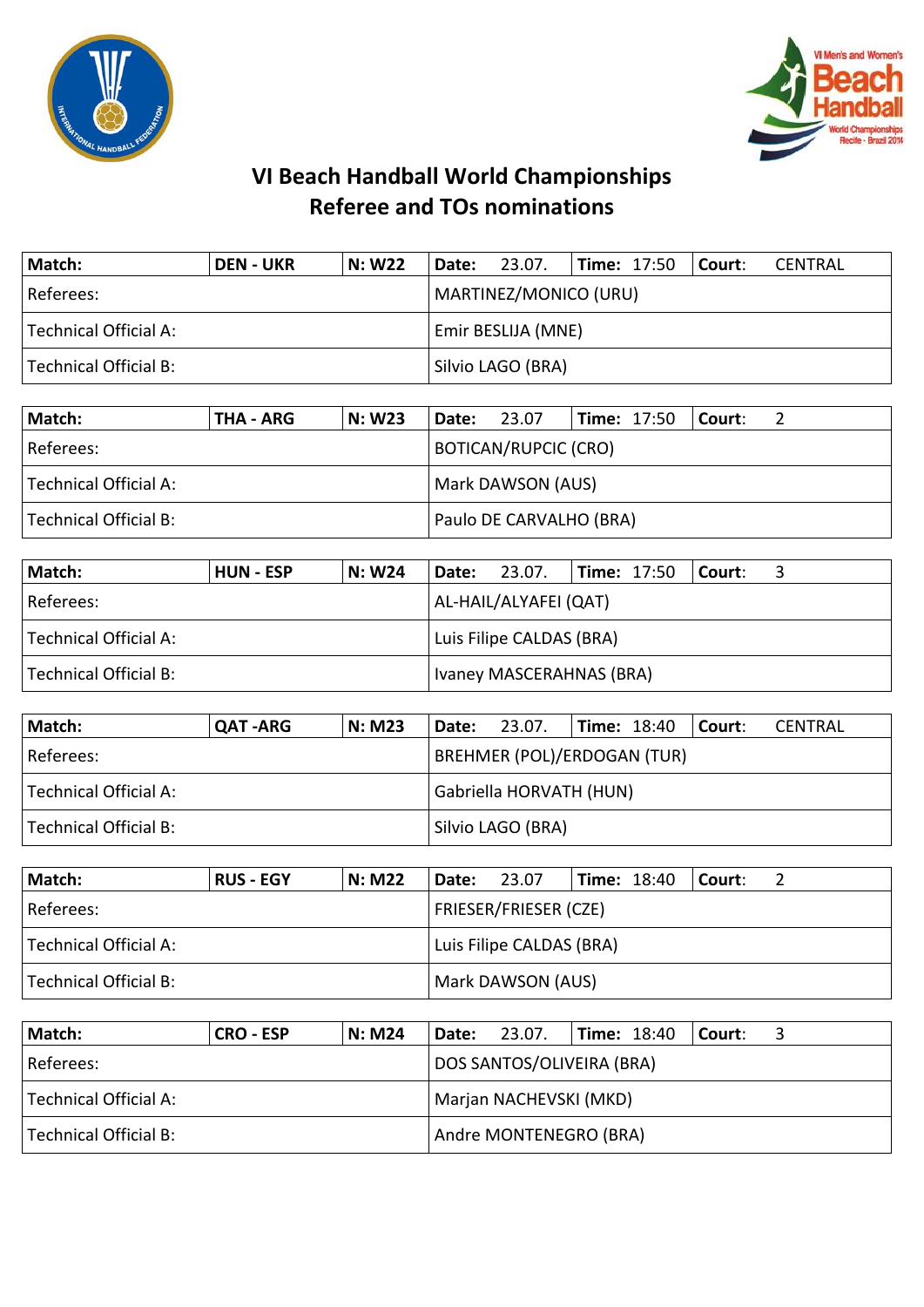



| Match:                | <b>URU - BRA</b>   | N: W11 | $\vert$ Date: 23.07.    |  |  |  | $\textsf{Time: } 19:30$ Court: | CENTRAL |
|-----------------------|--------------------|--------|-------------------------|--|--|--|--------------------------------|---------|
| Referees:             |                    |        | ASHKANOUNI/RADHAE (KUW) |  |  |  |                                |         |
| Technical Official A: | Emir BESLIJA (MNE) |        |                         |  |  |  |                                |         |
| Technical Official B: |                    |        | Fernando POSADA (ESP)   |  |  |  |                                |         |

| Match:                | ITA - AUS | N: W10 | Date:                   | 23.07.                      | $\textsf{Time: } 19:30$ |  | l Court: l |  |  |
|-----------------------|-----------|--------|-------------------------|-----------------------------|-------------------------|--|------------|--|--|
| Referees:             |           |        |                         | MARKVOORT (NED)/PEREZ (ESP) |                         |  |            |  |  |
| Technical Official A: |           |        | Juan DE ARMA (ARG)      |                             |                         |  |            |  |  |
| Technical Official B: |           |        | Paulo DE CARVALHO (BRA) |                             |                         |  |            |  |  |

| Match:                  | <b>NOR - TPE</b> | N: W12 |                             | $ $ Date: 23.07.        |  | $\vert$ Time: 19:30 $\vert$ Court: |  |  |
|-------------------------|------------------|--------|-----------------------------|-------------------------|--|------------------------------------|--|--|
| Referees:               |                  |        |                             | BOTICAN/RUPCIC (CRO)    |  |                                    |  |  |
| Technical Official A:   |                  |        | <b>Panos ANTONIOU (CYP)</b> |                         |  |                                    |  |  |
| l Technical Official B: |                  |        |                             | Dionisia PIANKOVA (USA) |  |                                    |  |  |

| Match:                | SRB - BRA | <b>N: M11</b> | Date:                              | 23.07. |  | <b>Time: 20:20</b> | Court: | CENTRAL |  |
|-----------------------|-----------|---------------|------------------------------------|--------|--|--------------------|--------|---------|--|
| l Referees: l         |           |               | <b>BREHMER (POL)/ERDOGAN (TUR)</b> |        |  |                    |        |         |  |
| Technical Official A: |           |               | Fernando POSADA (ESP)              |        |  |                    |        |         |  |
| Technical Official B: |           |               | Emir BESLIJA (MNE)                 |        |  |                    |        |         |  |

| Match:                | <b>DEN-URU</b> | N: M12 | <b>Date:</b> 23.07. |                              |  | <b>Time: 20:20</b> | l Court: |  |  |
|-----------------------|----------------|--------|---------------------|------------------------------|--|--------------------|----------|--|--|
| Referees:             |                |        |                     | <b>FRIESER/FRIESER (CZE)</b> |  |                    |          |  |  |
| Technical Official A: |                |        | Juan DE ARMA (ARG)  |                              |  |                    |          |  |  |
| Technical Official B: |                |        |                     | Ivaney MASCHARENHAS (BRA)    |  |                    |          |  |  |

| Match:                | AUS - OMA | <b>N: M10</b> | Date:                  | 23.07. | $ Time: 20:20$ $ Counter:$ |  |  |  |  |
|-----------------------|-----------|---------------|------------------------|--------|----------------------------|--|--|--|--|
| Referees:             |           |               | AL-HAIL/ALYAFEI (QAT)  |        |                            |  |  |  |  |
| Technical Official A: |           |               | Marjan NACHEVSKI (MKD) |        |                            |  |  |  |  |
| Technical Official B: |           |               | Andre MONTENEGRO (BRA) |        |                            |  |  |  |  |